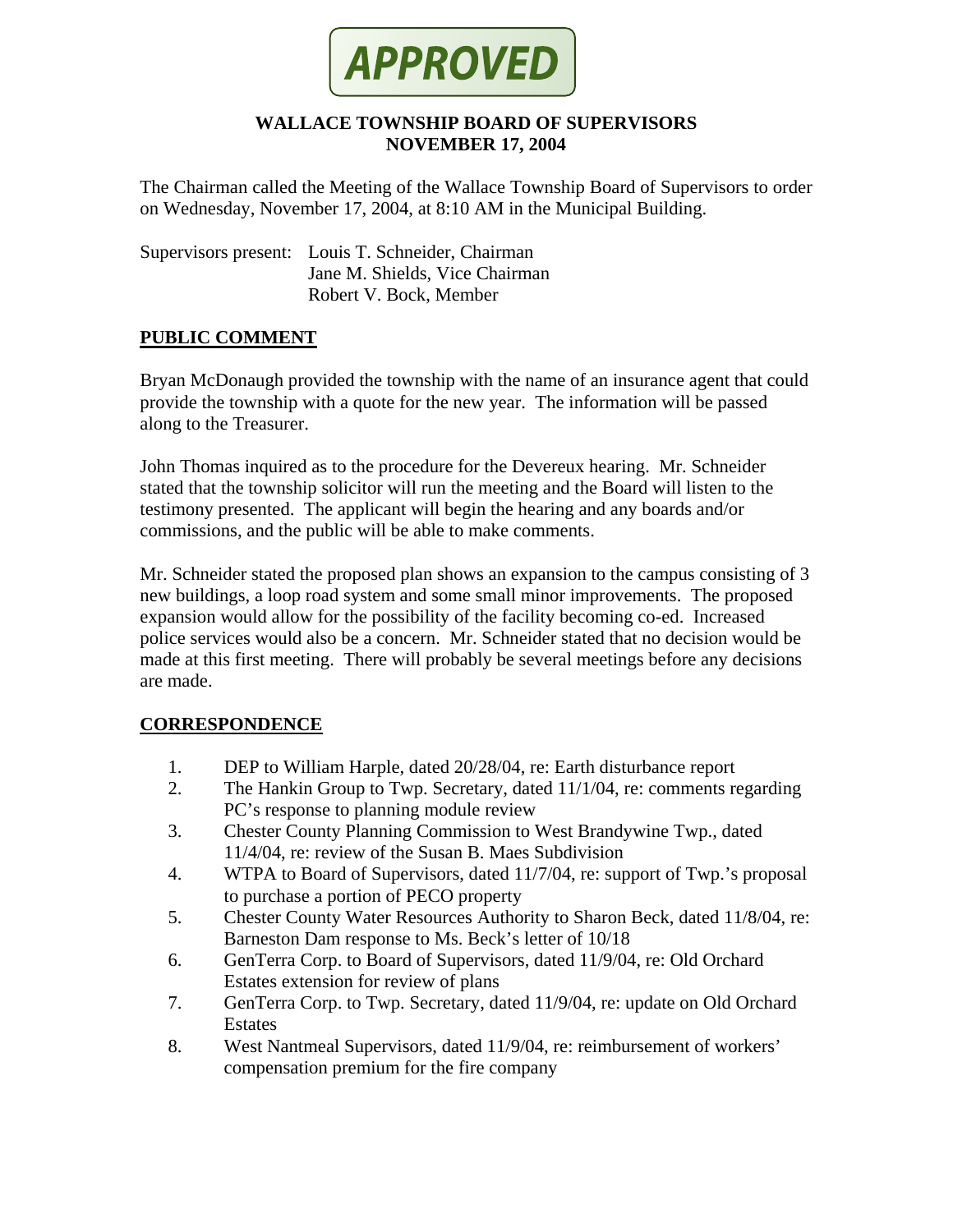## **NOVEMBER 17, 2004 PAGE 2**

- 9. GEYA to Park Board, dated 11/10/04, request for field usage for Spring 2005 season
- 10. Commonwealth Engineers to Twp. Secretary, dated 11/12/04, re: plan revisions for Brandywine Hill
- 11. Brandywine Valley Assoc. to Board of Supervisors, dated 11/12/04, re: meeting for the East Branch Brandywine Local Issues Series
- 12. Dan Shoemaker to The Hankin Group, dated 11/16/04, re: improper notification for testing on the Hankin site
- 13. Tim Wloczewski to Michael & Christine Lucci, dated 11/12/04, re: denial of permit for in-ground pool

# **FIRE COMPANY**

None.

## **ROAD REPORT**

Road report for the month of October: 911.1 miles driven, 54.3 hours on the equipment meters, and 317 man-hours logged.

Performed normal Monday road inspections. Replaced some downed signage on Highspire Road. Replaced a stop sign at the intersection at Little Conestoga, Chalfant and Marshall Roads. Are working on replacing pipe across Barneston Road and inlet boxes on Marshall Road. Did some cleanup work at the Chalfant development. Bulk trash day and the Halloween party were a big success. Mr. Schneider thanked the maintenance department for all of their work at the Chalfant development.

## **PLANNING COMMISSION**

Craig Kologie, Township Engineer, reported that a revised plan has been received for Brandywine Hill. An email update has been provided by the applicant for Old Orchard Estates but the applicant was not present at the Planning Commission meeting to discuss. Comments have been received from Hankin regarding the Planning Commission's response on their planning module submission.

# **SUBDIVISIONS**

- 1. #04-1 Old Orchard Estates
- 2. #03-4 Brandywine Hill (Wheeler)

## **OLD BUSINESS**

None.